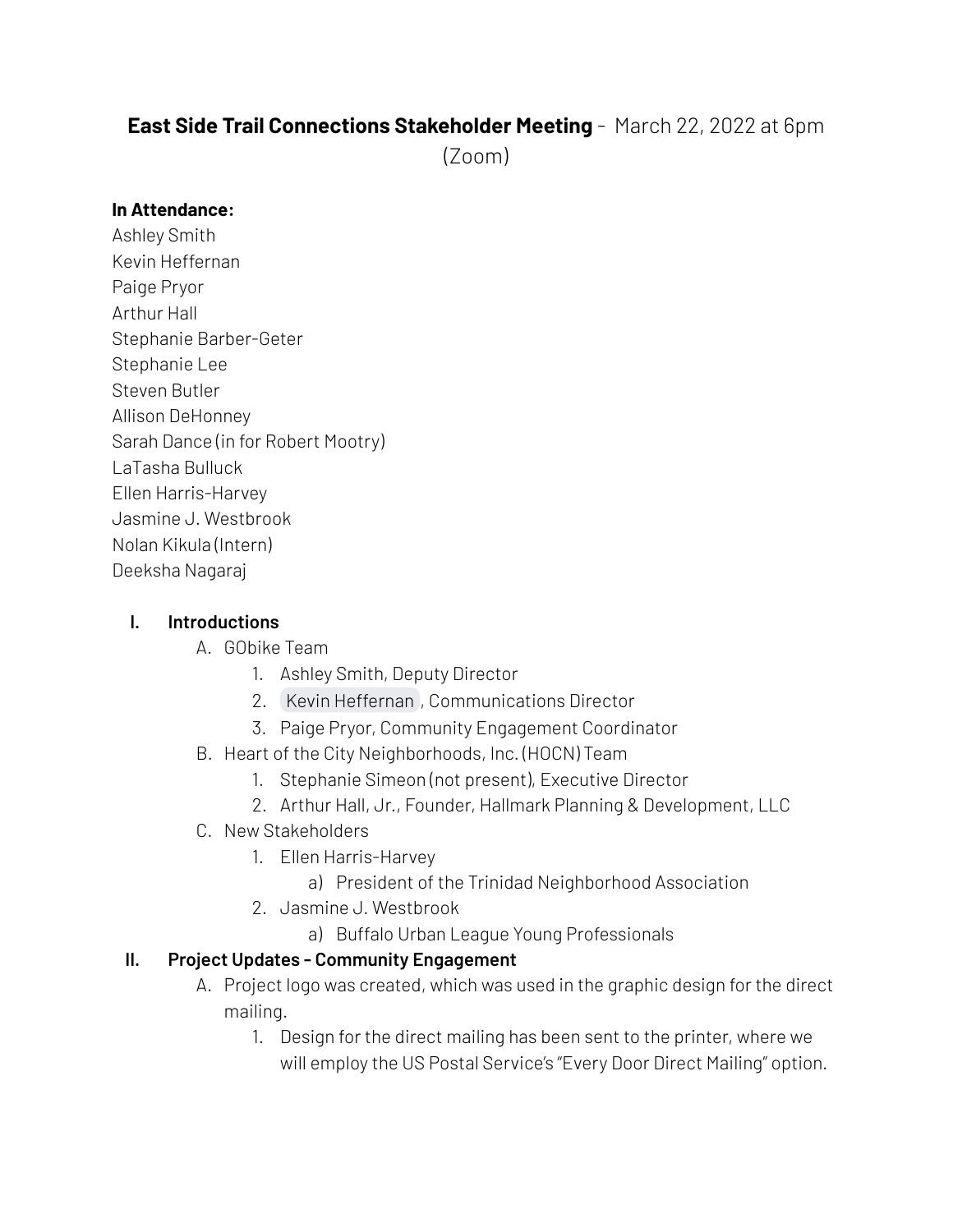- 2. All households on postal routes with the following zip codes will receive the direct mail that introduces the project and provides action items to give feedback through the digital engagement site: 14208, 14211, 14215, and 14214, east of Main St
- 3. Looking for a response rate of 10-15% of the total population in these neighborhoods (¼ mile radius from project site), which is about 22,000 people.
- 4. Will identify several spots (community centers, libraries, small businesses, etc) for individual drops of the mailer
- 5. Looking for stakeholders to identify people in their own communities and networks to push these flyers/mailers out and canvass their neighborhoods
	- a) Continued focus around keeping the engagement for this project local and community focused, as opposed to opening up to the broader GObike community and to the rest of the city
- 6. Looking to meet with stakeholders separately, in order to train them on how to use the digital engagement platform

### **III. Introducing Case Studies**

- A. Compiled examples (from Alta Planning + Design) of trail projects around the country, with specifics to the main components of our own planning process, which include a sustainable maintenance plan, and an equitable development plan to understand the things we need to implement, in order to ensure limits of displacement and gentrification
- B. Stakeholders will be sent the full memo of the compiled case studies and asked to identify certain examples for further research and review
- C. The following are examples of similar trail projects (in size and scope) around the country:
	- 1. Beerline Trail, Milwaukee WI
	- 2. Metropolitan Branch Trail, DC
	- 3. Robert Piram Trail, St.Paul MN
	- 4. South End Connector, Albany NY
	- 5. Atlanta Beltline, Atlanta GA
	- 6. Genesee Riverway Trail, Rochester NY
	- 7. Durham Belt Line, Raleigh-Durham NC
	- 8. South Charlotte Connector, Charlotte NC
- IV. Questions/Open Discussion